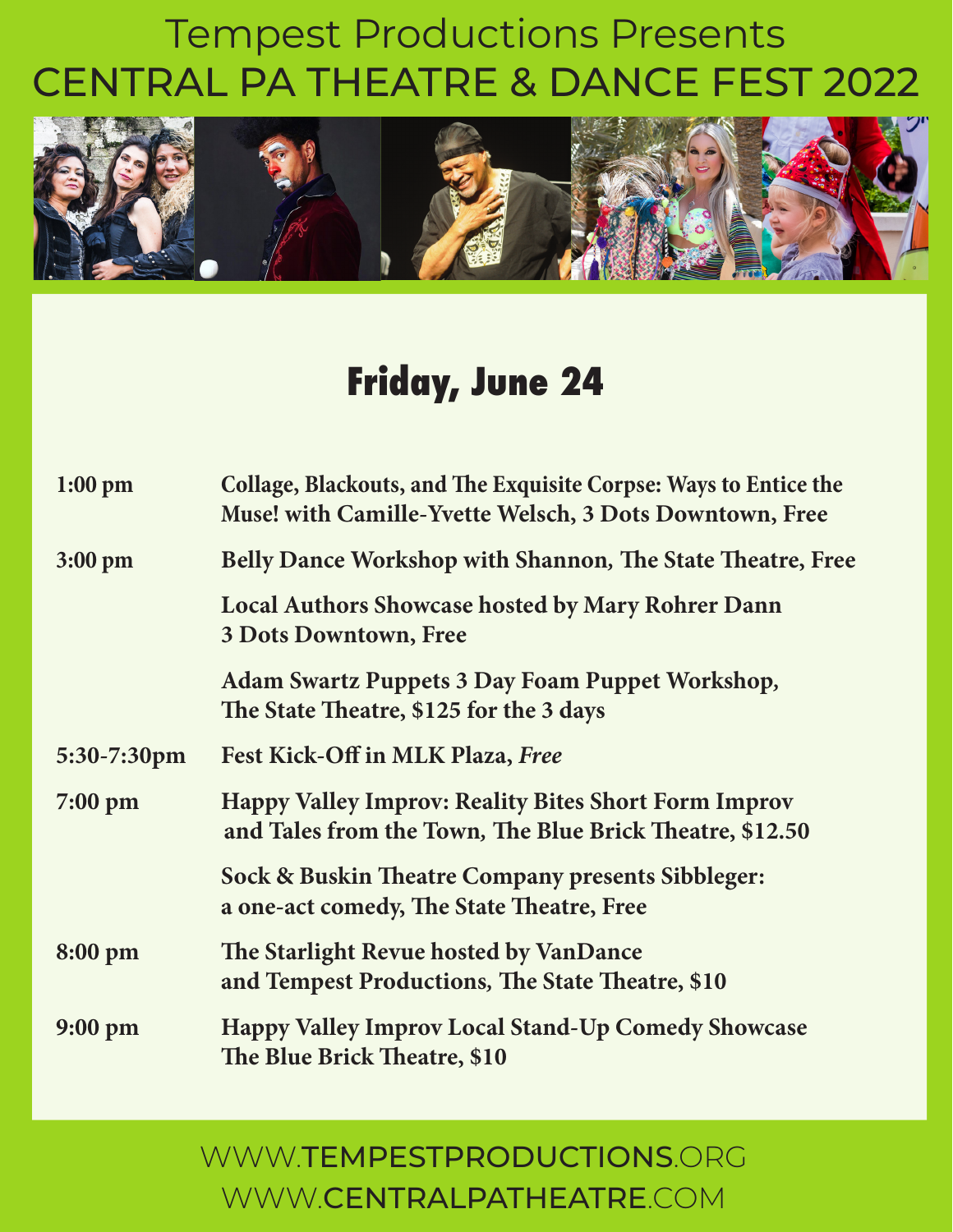

### **Saturday, June 25**

| 10:00 am          | Happy Valley Improv Workshop: Intro to Improv Theatre<br>The Blue Brick Theatre, \$15                           |
|-------------------|-----------------------------------------------------------------------------------------------------------------|
|                   | <b>Adam Swartz Puppets 3 Day Foam Puppet Workshop</b><br>The State Theatre, \$125 for the 3 days                |
| noon              | Penn State Powwow, Mt Nittany Middle School, Free                                                               |
| $1:00$ pm         | <b>Community Jazz Jam, 3 Dots Downtown, Free</b>                                                                |
|                   | <b>Central PA Dance Workshop presents Ferdinand the Bull</b><br>The State Theatre, \$8-\$12                     |
|                   | <b>Happy Valley Improv Youth Performance</b><br>The Blue Brick Theatre, \$10                                    |
|                   | <b>Adam Swartz Puppets 3 Day Foam Puppet Workshop</b><br>The State Theatre, \$125 for the 3 days                |
| 3:00 pm           | <b>Capvara the Clown: The Art of Being Ridiculous</b><br>The Blue Brick Theatre, Free                           |
| 6:00 pm           | <b>Castle Tales with Jon Vickers Jones, The Blue Brick Theatre</b><br>Free                                      |
| $7:00 \text{ pm}$ | Sock & Buskin Theatre Company presents Sibbleger: a one-act<br>comedy, The State Theatre Attic, Free            |
| $7:30 \text{ pm}$ | <b>Cirque Phoenix-a Live Theatre Dance Festival Show</b><br><b>Phoenix Academy of Performing Arts, \$6-\$12</b> |
| 8:00 pm           | The Starlight Revue, The State Theatre, \$10                                                                    |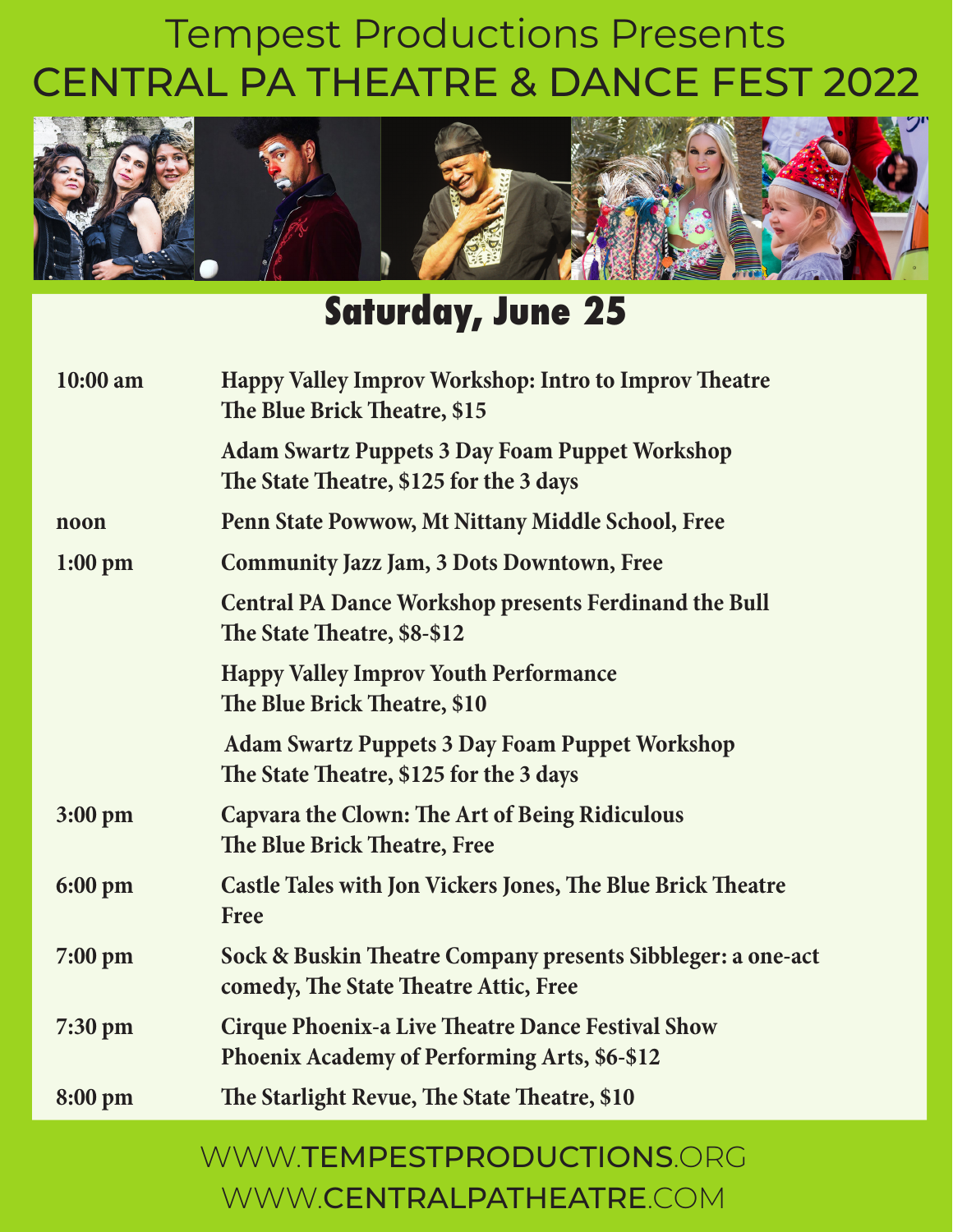

### **Sunday, June 26 10am-3pm**

| 10:00 am           | <b>Happy Valley Improv Workshop: Diving Deeper into Characters</b><br>The Blue Brick Theatre, \$20 |
|--------------------|----------------------------------------------------------------------------------------------------|
| $11:00$ am         | The Sign: Play Reading Competition Finalist Reading, Virtual, Free                                 |
| $11:30$ am         | The Price of Freedom, Play Reading Competition Finalist Reading<br><b>Virtual, Free</b>            |
| noon               | <b>Centre Dance Workshop, The State Theatre, Free</b>                                              |
|                    | <b>Guest Book, Play Reading Competition Finalist Reading,</b><br><b>Virtual, Free</b>              |
|                    | Penn State Powwow, Mt Nittany Middle School, Free                                                  |
| $12:30 \text{ pm}$ | 1098, Play Reading Competition Finalist Reading, Virtual, Free                                     |
| $1:00$ pm          | <b>Centre Dance Showcase, The State Theatre, Free</b>                                              |
|                    | The Extra-Ordinary Capvara, The Blue Brick Theatre, \$5-\$10                                       |
|                    | <b>Adam Swartz Puppets 3 Day Foam Puppet Workshop</b><br>The State Theatre, \$125 for the 3 days   |
| $1:30$ pm          | <b>Summertime 1953, Play Reading Competition Finalist Reading</b><br><b>Virtual, Free</b>          |
| $3:00$ pm          | Centre Film Fest "Mr Gaga," The State Theatre, \$10                                                |
|                    | <b>Intervention, Play Reading Competition Finalist Reading</b><br><b>Virtual, Free</b>             |
|                    |                                                                                                    |